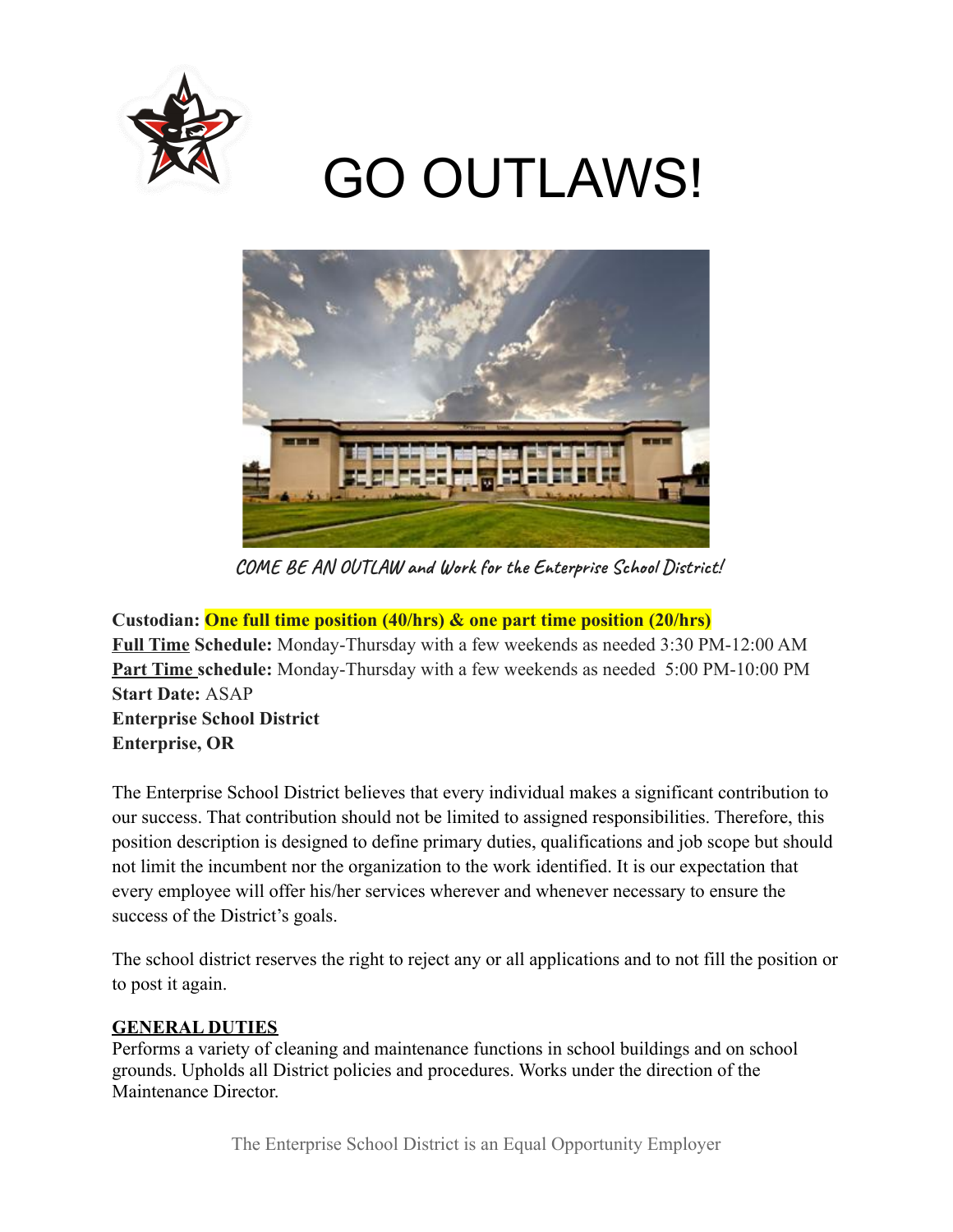

# **ESSENTIAL REQUIREMENTS**

- High School Diploma or the equivalent preferred
- Experience in cleaning methods, materials and use of related equipment
- Ability to understand, interpret and follow written and oral instructions
- Ability to work with minimal supervision in performance of routine duties
- Possess a basic understanding of mechanical operations
- Possess excellent interpersonal and communication skills
- Possess basic technology skills
- $\bullet$  Ability to lift up to 50 lbs
- Ability to work independently
- Ability to work harmoniously with others

## **ESSENTIAL RESPONSIBILITIES**

- Follow a schedule developed by supervisors which may include nights and weekends.
- Clean and wash all doors, glass on doors, windows, woodwork, walls, etc.
- Sweep, mop, scrub, strip, seal, and wax floors
- Clean and vacuum carpet
- Change various filters
- Wash and sanitize restrooms and locker rooms and replenish supplies
- Communicate regarding work related issues using the District's e-mail system
- Clean lunchrooms and cafeteria
- Perform heavy cleaning, painting, moving of furniture, and related work
- May mow lawns, trim shrubs, and maintain school grounds, as needed
- Perform minor repairs and maintenance
- Insure energy conservation practices are in use
- Operate water, electrical, and ventilator systems
- Report all unsatisfactory school building conditions to supervisor
- Assume responsibility for the general security and safety of the building
- Maintain and operate equipment in a safe and orderly manner
- Fill in at various District sites, as needed
- Cultivate and model a respectful working and learning environment.

# **WORKPLACE EXPECTATIONS**

- Work effectively with and respond to people from diverse cultures or backgrounds
- Demonstrate professionalism and appropriate judgment in behavior, speech, and dress in a neat, clean, and appropriate professional manner for the assignment and work setting